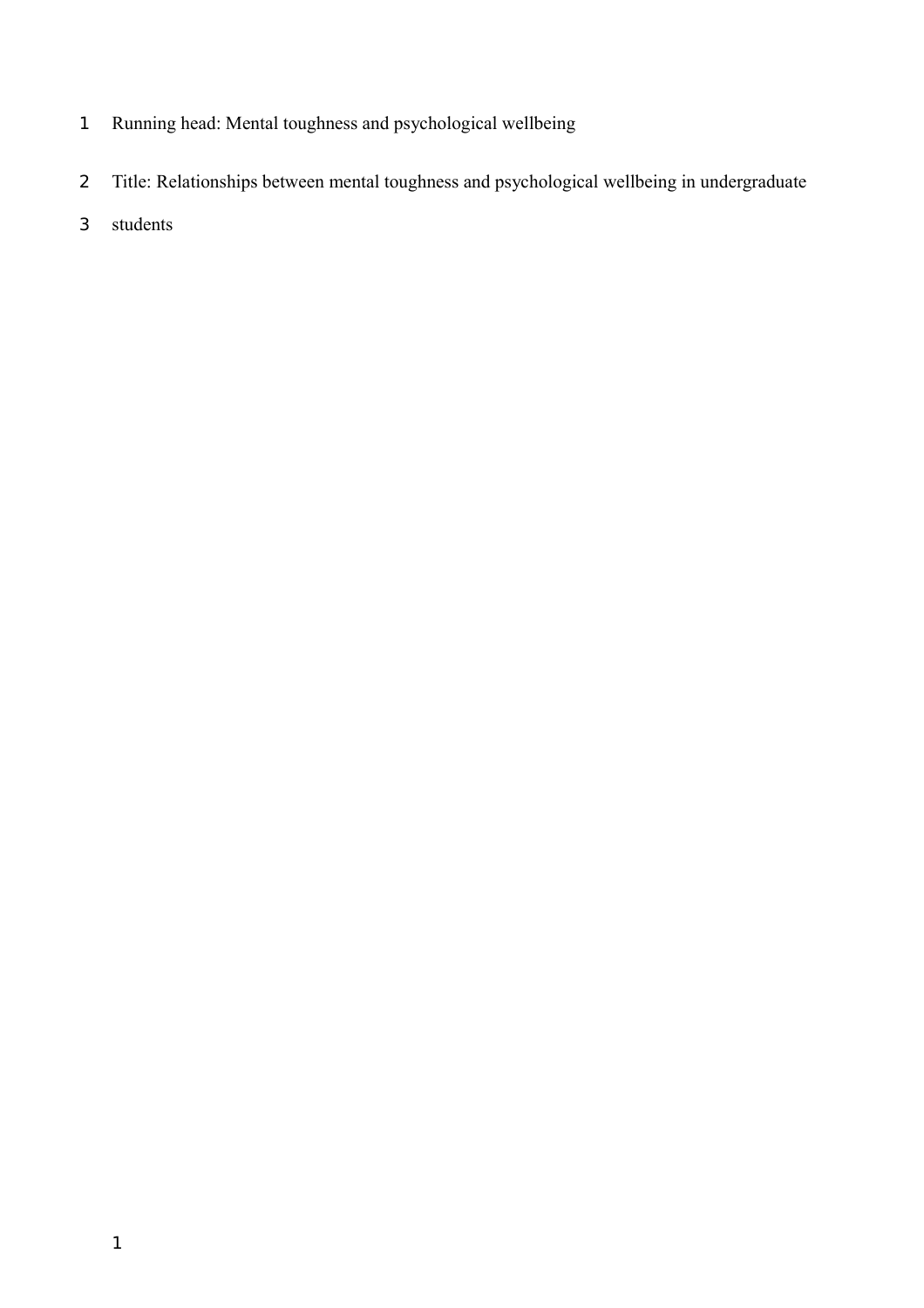1

### **Abstract**

This study examined relationships between mental toughness (MT) and psychological wellbeing (PWB) in undergraduate students. Following previous research that identified significant and positive relations between MT and academic performance, it was hypothesised that MT would predict PWB within a student population. Participants were undergraduate students ( $n = 168$ ) from nine United Kingdom universities. The sample included participants from a range of different degree programmes and from all three years of standard undergraduate study. Online questionnaires were completed to assess MT and PWB. Multiple linear regression analyses found that components of MT were moderate to strong predictors of PWB with between 35-64% of variance explained. Importantly, age, gender, and level of study were not found to predict PWB. These findings are consistent with stated hypotheses and further demonstrate the potential importance of MT within educational settings. 2 3 4 5 6 7 8 9 10 11 12 13

14

Keywords: Higher education, mental toughness, wellbeing. 15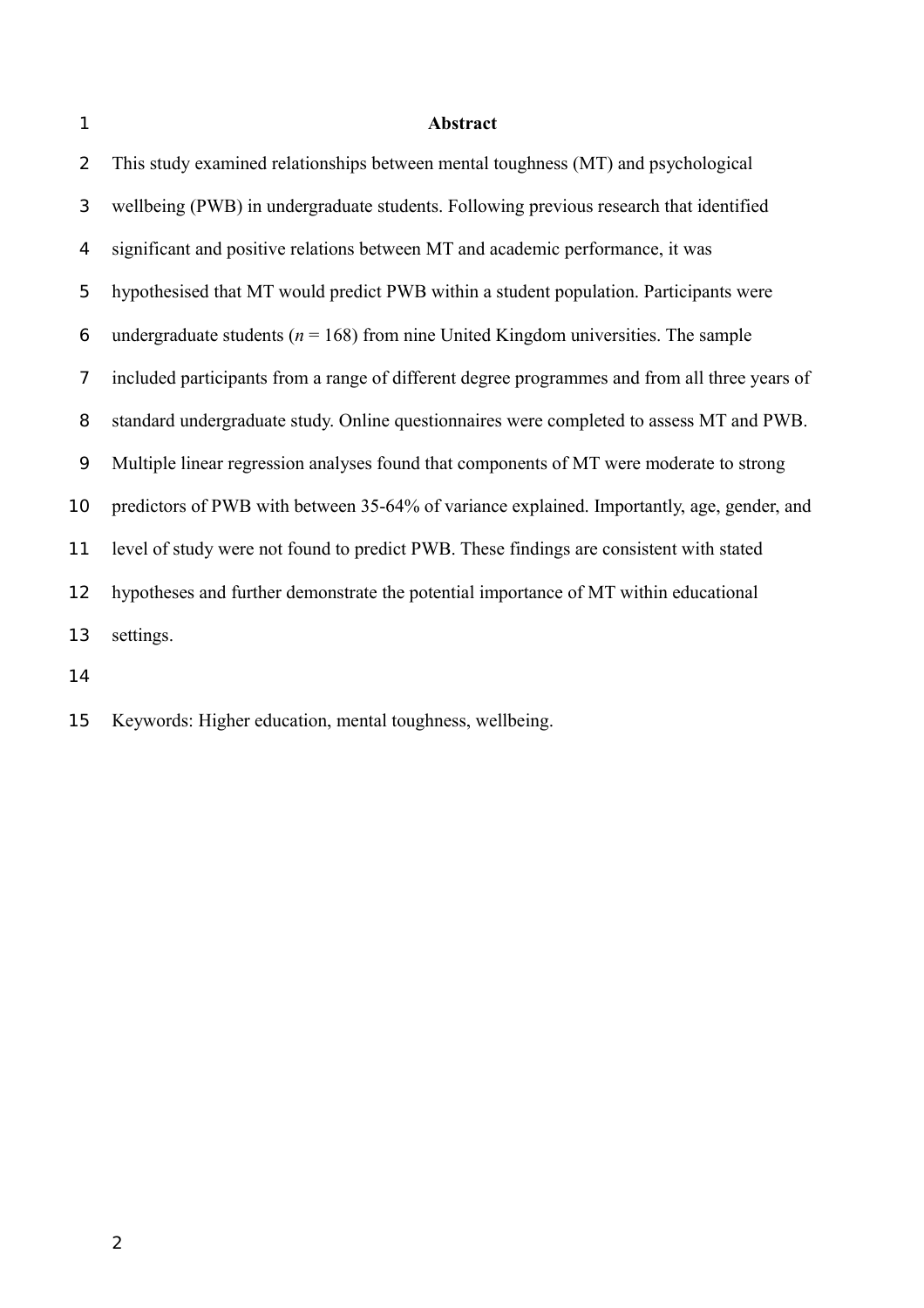1

### **1.0 Introduction**

In recent years, numerous studies have raised concerns about the mental health of university students (Macaskill, 2013; Wynaden, Wichmann, & Murray, 2013). In particular the transition from further to higher education is a process characterised by ambiguity and changing academic, social and emotional demands that require psychological adjustment (Nelson, Quinn, Marrington, & Clarke, 2013; Pritchard, Wilson, & Yamnitz, 2007). Wynaden et al. identified university students as being a particular "at risk" population because the typical age at which most young adults enter higher education, also coincides with the age of onset of numerous psychological disorders (i.e. anxiety, depression) and substance abuse. In the United Kingdom (UK) government policies to encourage a wider range of young people to attend university, alongside concurrent reductions in financial support for students have prompted predictions of increased mental health problems in the student population (UK Royal College of Psychiatrics, 2011). Among other things, mental health problems in students have been found to be associated with poor academic performance, increased rates of attrition (i.e. programme drop-out), fewer days devoted to study, suicidal thoughts and disordered eating (Duane, Stewart, & Bridgeland, 2003; Kugu, Akyuz, Dogan, Ersan, & Izgic, 2006). 2 3 4 5 6 7 8 9 10 11 12 13 14 15 16

Most studies that have examined mental health within university students have utilised measures of illness, disturbance or distress. Despite this, the seminal work of Seligman and Csikszentmihayli (2000) identifies psychological health as not simply the absence of illness, but representing positive human functioning and flourishing. In this regard, it is important to understand both the correlates of mental illness *and* to identify predictors of psychological wellbeing and optimal functioning. 17 18 19 20 21 22

#### **1.1 Psychological Wellbeing** 23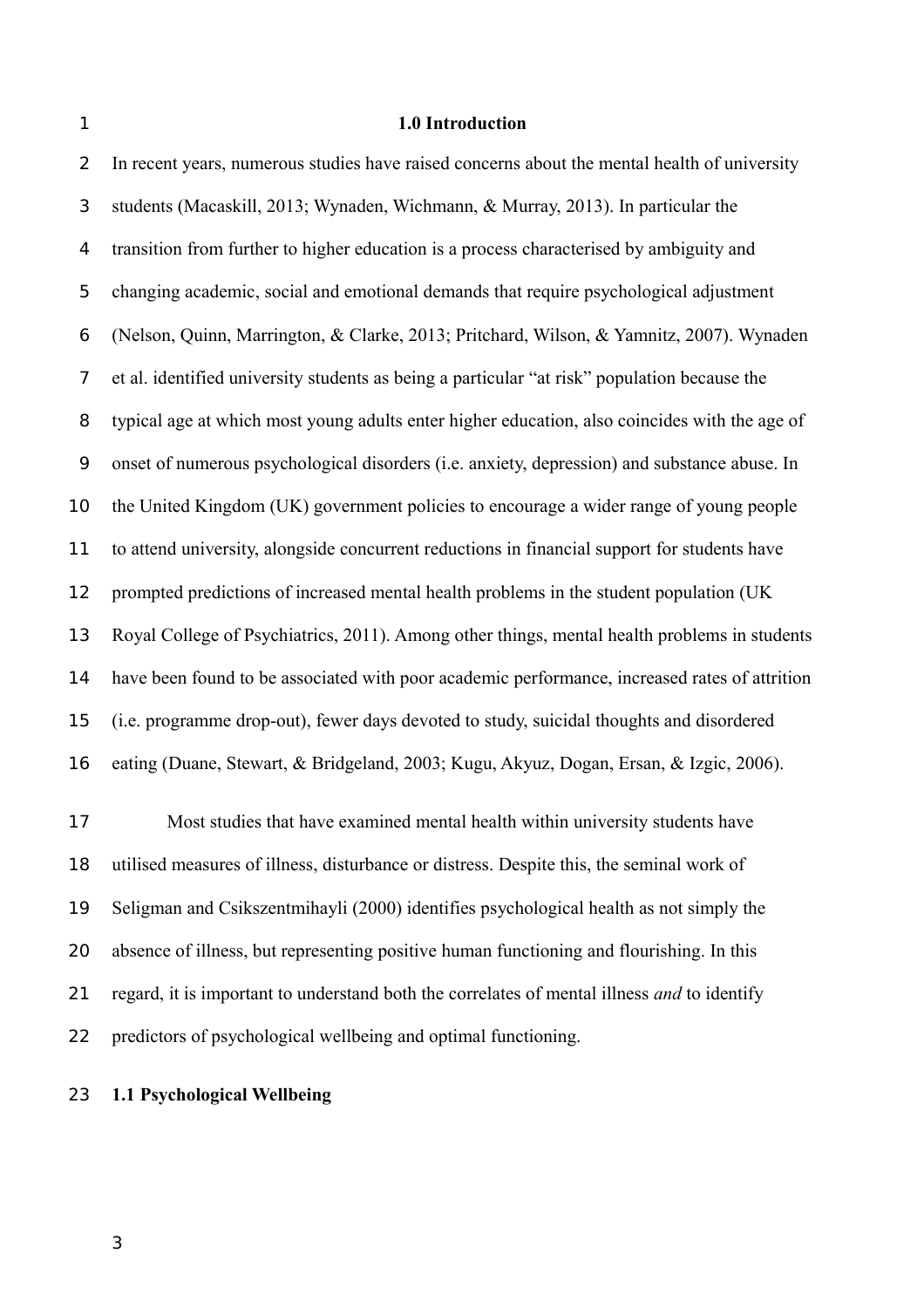Psychological wellbeing (PWB) represents "the achievement of one's full psychological potential" (Carr, 2004, p. 36). While different opinions exist concerning the conceptualisation, PWB is generally agreed to be multidimensional. Ryff (1989) identified six distinct components that represent the six-factor model of PWB comprising of (1) selfacceptance (positive evaluations of oneself and one's past life), (2) personal growth (sense of development and continued growth as an individual), (3) purpose in life (belief that one's life is meaningful), (4) positive relations with others (existence of meaningful relationships with others), (5) environmental mastery (capacity to effectively manage one's life and the surrounding world), and (6) autonomy (a sense of self-determination). Alongside this model, Ryff developed a measurement instrument, the Scales of Psychological Wellbeing (SPWB), which has been subjected to psychometric analyses using both exploratory and confirmatory factor analysis, supporting the existence of six distinct components of PWB (Ryff & Keyes, 1995). 1  $\overline{2}$ 3 4 5 6 7 8 9 10 11 12 13

Much research has evaluated mental health in first-year university students and in particular during the transition from further to higher education. First-year transition is typically reported as stressful for many students who face the challenges of independent living (being away from home for the first time, managing personal finances), developing new friendships / support systems, and adjusting to new learning regimes (Scanlon, Rowling, & Weber, 2010). Recent research, however, highlights that this is not the only period of concern. For example, a study of 1197 students from a UK university (Macaskill, 2013) found highest levels of psychiatric symptoms in second-year students. It was argued that while UK universities targeted additional support for first-year students to enable a smoother transition to university life (Nelson et al., 2013), the second year of study comprises a different set of potential stressors. For example, second-year students typically have to move out of university accommodation and adjust to life with new housemates. Second-year study 14 15 16 17 18 19 20 21 22 23 24 25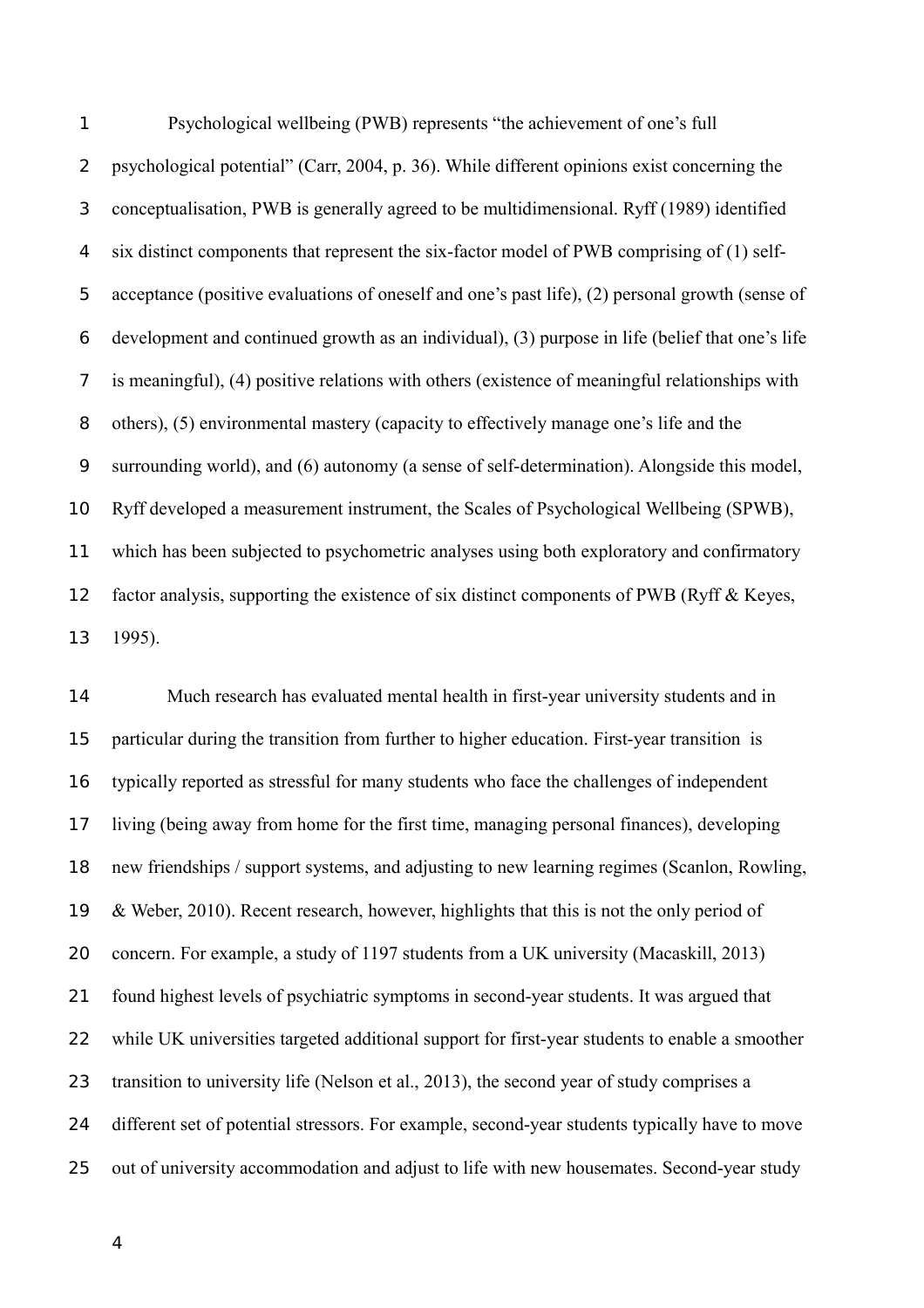often involves new support tutors, optional modules and seminar groups that can separate students from their friends. For many universities, second-year grades begin to contribute towards final degree classification, adding additional pressure to perform well. These pressures continue into the third year of study as students undertake their final assessments, dissertation work, and eventually begin to plan for post-graduate study or employment. Thus, students across all years of study have to cope with emerging challenges. 1  $\overline{2}$ 3 4 5 6

While some students experience psychological disturbance during time at university, many others cope effectively and some thrive amidst the challenges. Whether someone becomes mentally ill or functions optimally when faced with challenging circumstances is likely due to complex interactions between genetic, biological, social, and cultural factors. Various models of stress (see Ingram & Luxon, 2005) predict susceptibility is influenced by underlying vulnerabilities, although protective factors can modify responses to stress. For example, numerous studies (Costa, Somerfield, & McCrae, 1996; Kobasa, Maddi & Khan, 1982) have found that personality and concomitant individual differences in coping can function as resistance resources that help buffer the potentially harmful effects of stress. One such individual difference that has emerged from sports research as important during confrontations with stress is mental toughness (MT). 7 8 9 10 11 12 13 14 15 16 17

#### **1.2 Mental Toughness** 18

Gucciardi, Gordon, and Dimmock (2009a) propose MT is a collection of experientially developed and inherent values, attitudes, emotions, and cognitions that influence the way in which an individual approaches, responds to, and appraises both negatively and positively construed pressure, challenge, and adversity to consistently achieve his or her goals. Conceptual arguments exist concerning the extent to which MT is inherited and relatively stable (Clough & Strycharzyck, 2012; Horsburgh, Schermer, Veselka, & 19 20 21 22 23 24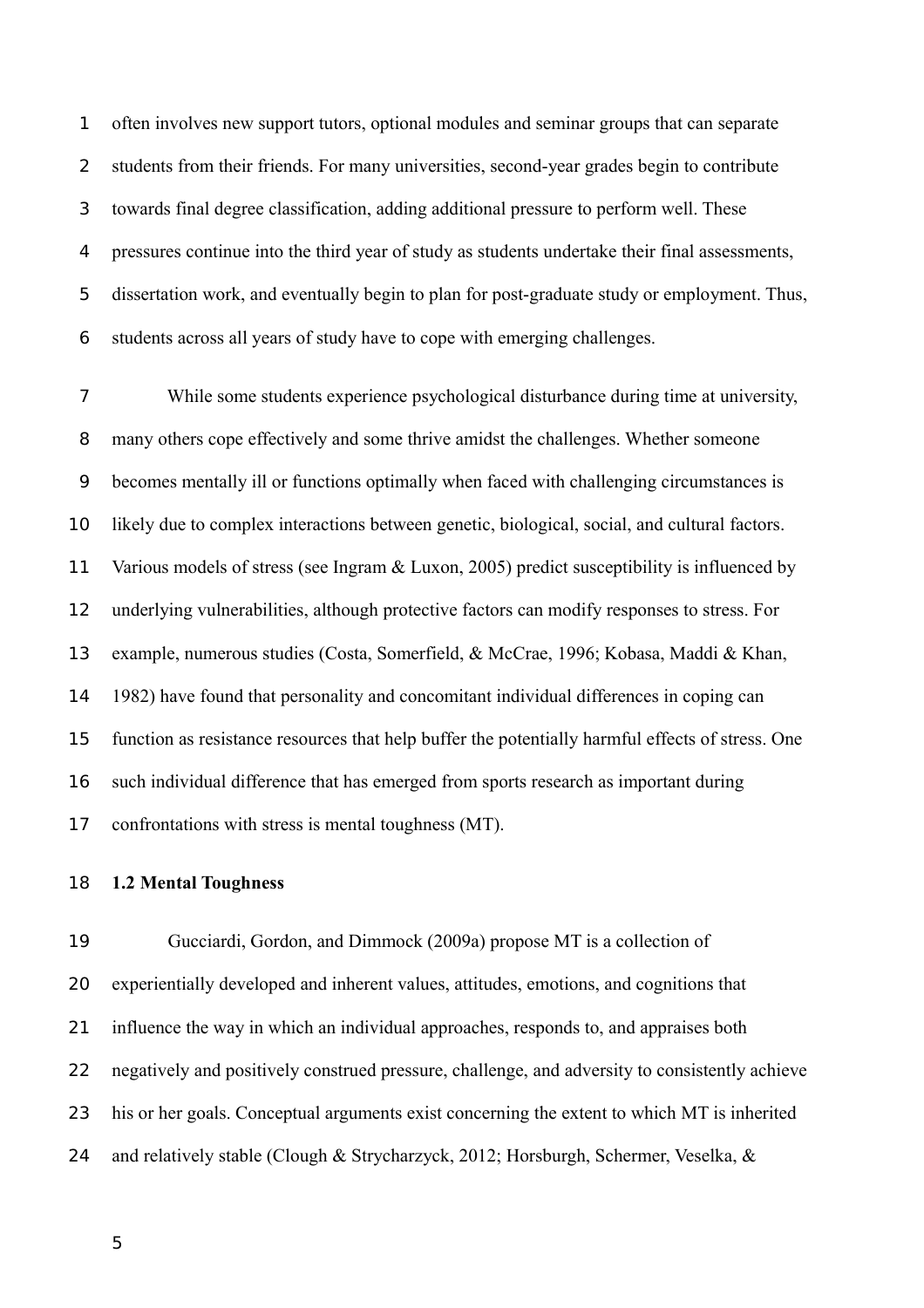Vernon, 2009) as opposed to being socialised or taught via more formal psychological skills training (Gordon, 2012). While the theoretical debate continues, both qualitative and quantitative studies have found MT to be somewhat amenable to development through targeted interventions (Gordon, 2012; Gucciardi *et al.*, 2009b). 1  $\overline{2}$ 3 4

Clough, Earle, and Sewell (2002) proposed that MT is represented by: (1) control (emotional and life), which reflects a tendency to feel and act as if one is influential, (2) commitment, which concerns deep involvement with whatever one is doing, in contrast to alienation, (3) challenge, refers to the extent to which individuals see problems as opportunities for self-development rather than threats, and (4) confidence (in abilities and interpersonal), reflecting a high sense of self belief and an unshakeable faith in having the ability to achieve success while not being intimidated in dealings with other people. Alongside this model, Clough et al. developed a measure of MT (Mental Toughness Questionnaire-48; MTQ48) that has been extensively used and tested by researchers (see Perry, Clough, Crust, Earle, & Nicholls, 2013). Using the measure and model of Clough et al., researchers have begun to expand the study of MT to encompass business, health, and educational settings (see Clough & Strycharzyck, 2012). In one recent study, Crust, Earle, Perry, Earle, Clough and Clough (2014) found MT significantly related to academic achievement and progression in 161 first-year university students. In particular, life control and interpersonal confidence were significant predictors of end of year grade. Students with lower levels of MT were more likely to withdraw from their programme in the first year, and as such it is likely that MT helps students to cope with challenges associated with transition into higher education. 5 6 7 8 9 10 11 12 13 14 15 16 17 18 19 20 21 22

Theoretically, there are a number of reasons to predict MT will be related to PWB in higher education students. While learning environment and support mechanisms are external factors that can aid transition and coping (Nelson, Kift, Humphreys, & Harper, 2006), 23 24 25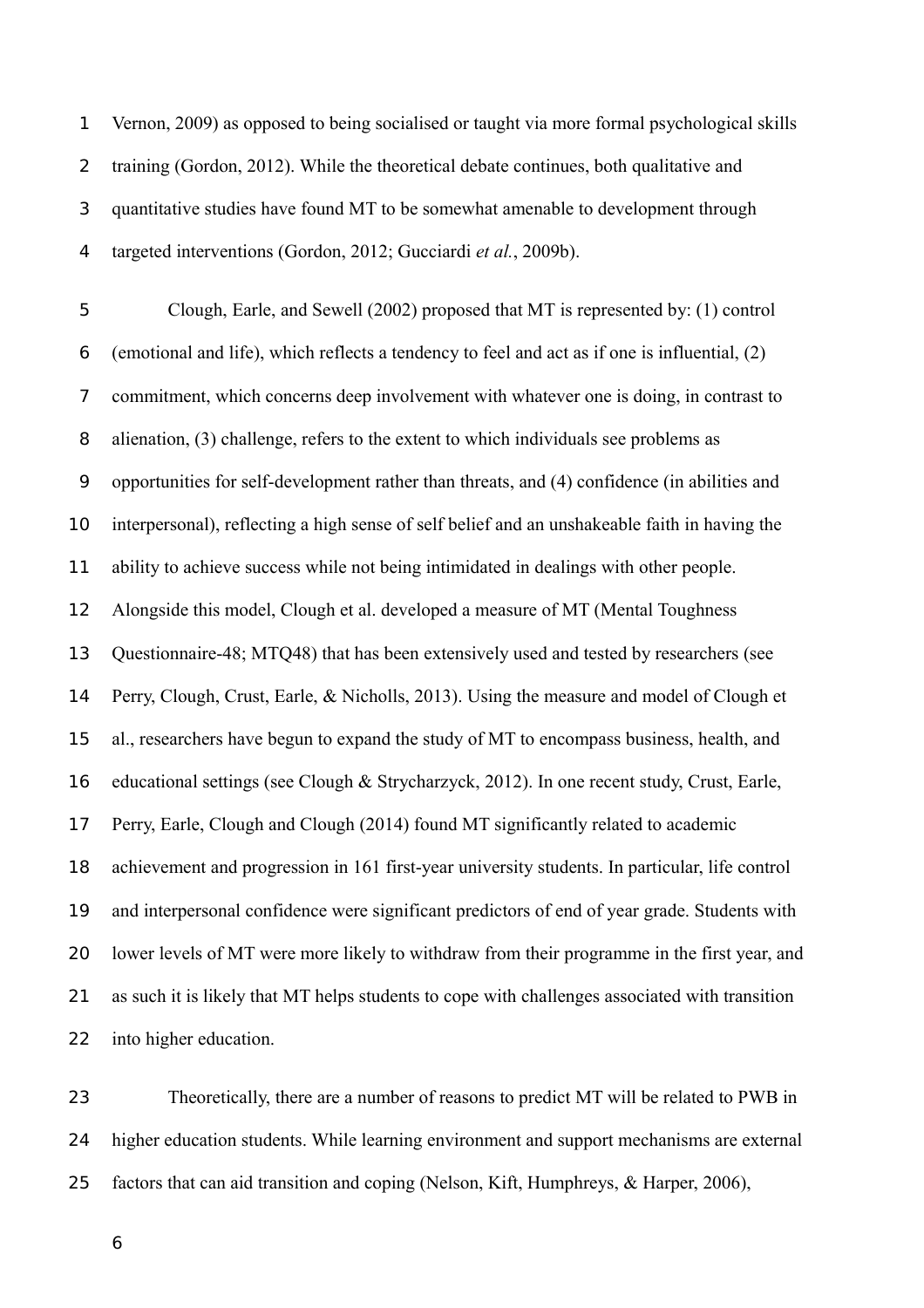individual resources will also contribute significantly to this process. MT is associated with more effective coping skills and optimistic appraisals (Nicholls, Polman, Levy, & Backhouse, 2008), and high levels of self-esteem (Clough et al., 2002). Pritchard, Wilson, and Yamnitz (2007) have shown optimism and self-esteem in particular, to be positively related to effective student transitions. 1  $\overline{2}$ 3 4 5

The ability to cope with change and the simultaneous demands that occur during transitions, and to see this process as a challenge rather than a threat is indicative of mentally tough individuals who persist during adverse or difficult circumstances (Gucciardi et al., 2009a). As such, we predict a significant and positive relationship between MT and PWB within university students. The main aim of this study is to evaluate the relationship between MT and PWB in university students. The existence of a relationship could have two important applied implications for future research: namely the potential for the MTQ48 as a screening device to identify students who may need support to manage the demands of higher education, and the development of targeted interventions to support such students and enhance wellbeing. 6 7 8 9 10 11 12 13 14 15

16

# **2.0 Method**

**2.1 Participants** 17

The sample consisted of 168 undergraduate university students (44 men and 124 women) who were studying at nine universities in the UK. Participants age ranged from 18 to 40 years ( $M = 20.83$  years  $\pm 3.4$  years). The sample involved 63 first-year students, 44 second-year students and 61 third-year students. Most of the sample was white British with approximately five per cent from black and ethnic minority groups including Pakistani, Zimbabwean, Polish and Nigerian. The majority of students were studying sport or 18 19 20 21 22 23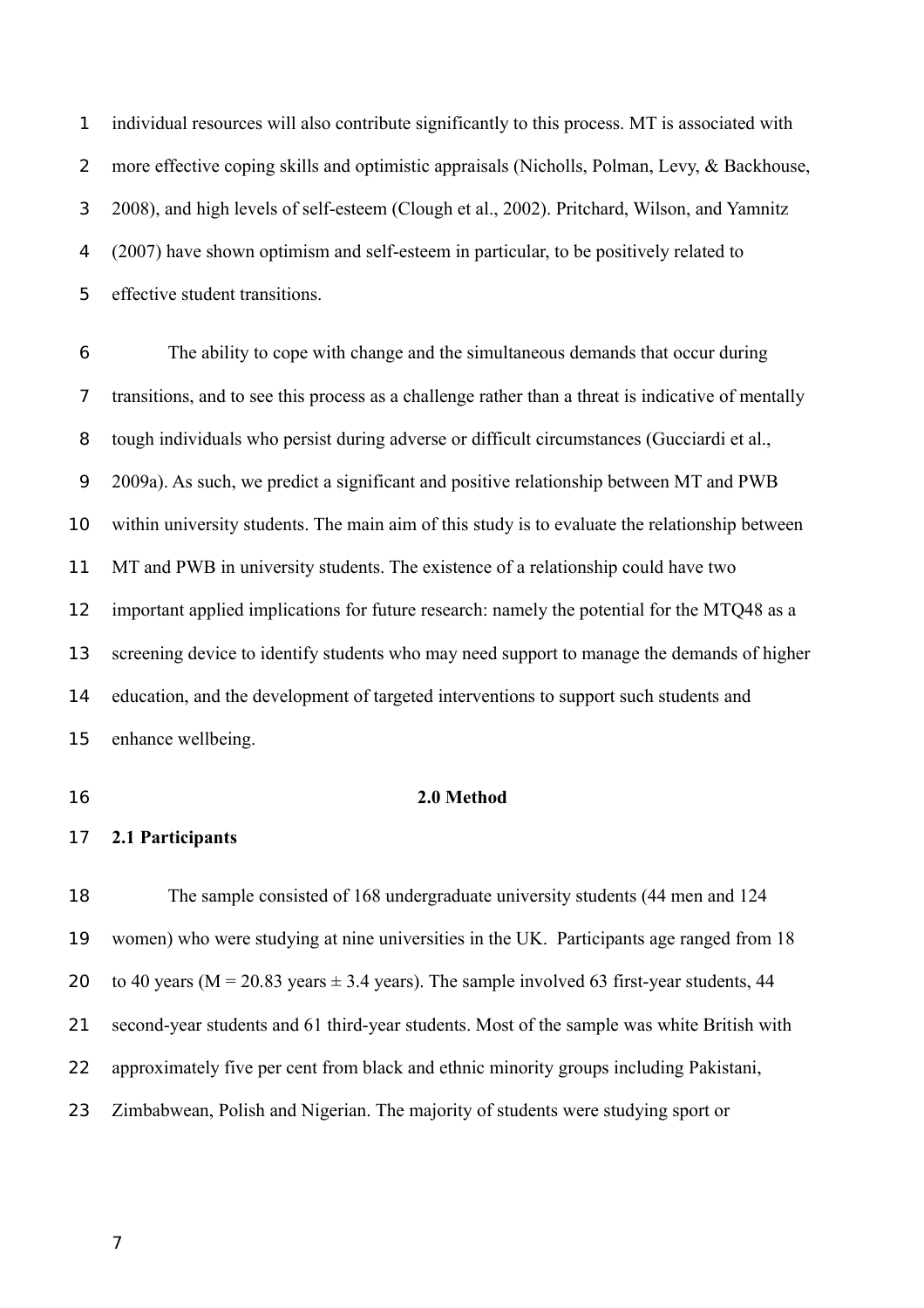psychology related courses, although a broad range of other courses were represented including mechanical engineering, aquatic zoology and fashion design. 1 2

#### **2.2 Instruments** 3

The SPWB (Ryff, 1989) was used to measure PWB. While different length versions are available, the 54-item version was utilised meaning each of the six scales of wellbeing was assessed via nine items. Questionnaire completion took approximately 10 min. Participants responded using a six-point format with verbal anchors ranging from (1) *strongly disagree* to (6) *strongly agree.* This instrument measures six scales of wellbeing. While there is evidence of acceptable internal consistency and test-retest reliability (Ryff, 1989) this has not been the case in all studies (Van Dierendonck, 2004). Although some have questioned the existence of a six-factor model due to excessive overlap between scales (cf. Springer, Hauser, & Freese, 2006), Ryff and Keyes (1995) originally argued that although some high intercorrelations existed, difference across age profiles suggested distinctiveness. In defence of the six-factor model, Ryff and Singer (2006) provided evidence from five categories of studies (i.e., factorial validity, psychological correlates, sociodemographic correlates, biological correlates, and intervention studies) that supported the distinctiveness of the six dimensions of wellbeing. 4 5 6 7 8 9 10 11 12 13 14 15 16 17

The MTQ48 (Clough et al., 2002) was used to measure MT. This 48-item inventory requires responses to statements on a 5-point Likert scale ranging from (1) *strongly disagree*, to (5) *strongly agree*, and has an average completion time of around 10 min. Scores for overall MT and for six subscales can be calculated. The MTQ48 has been extensively used to measure MT and has generally been found to have good reliability, as well as demonstrating construct and criterion validity (Clough et al.; Perry et al., 2013). Independent support for the factor structure of the MTQ48 has been found using confirmatory factor analysis (Horsburgh 18 19 20 21 22 23 24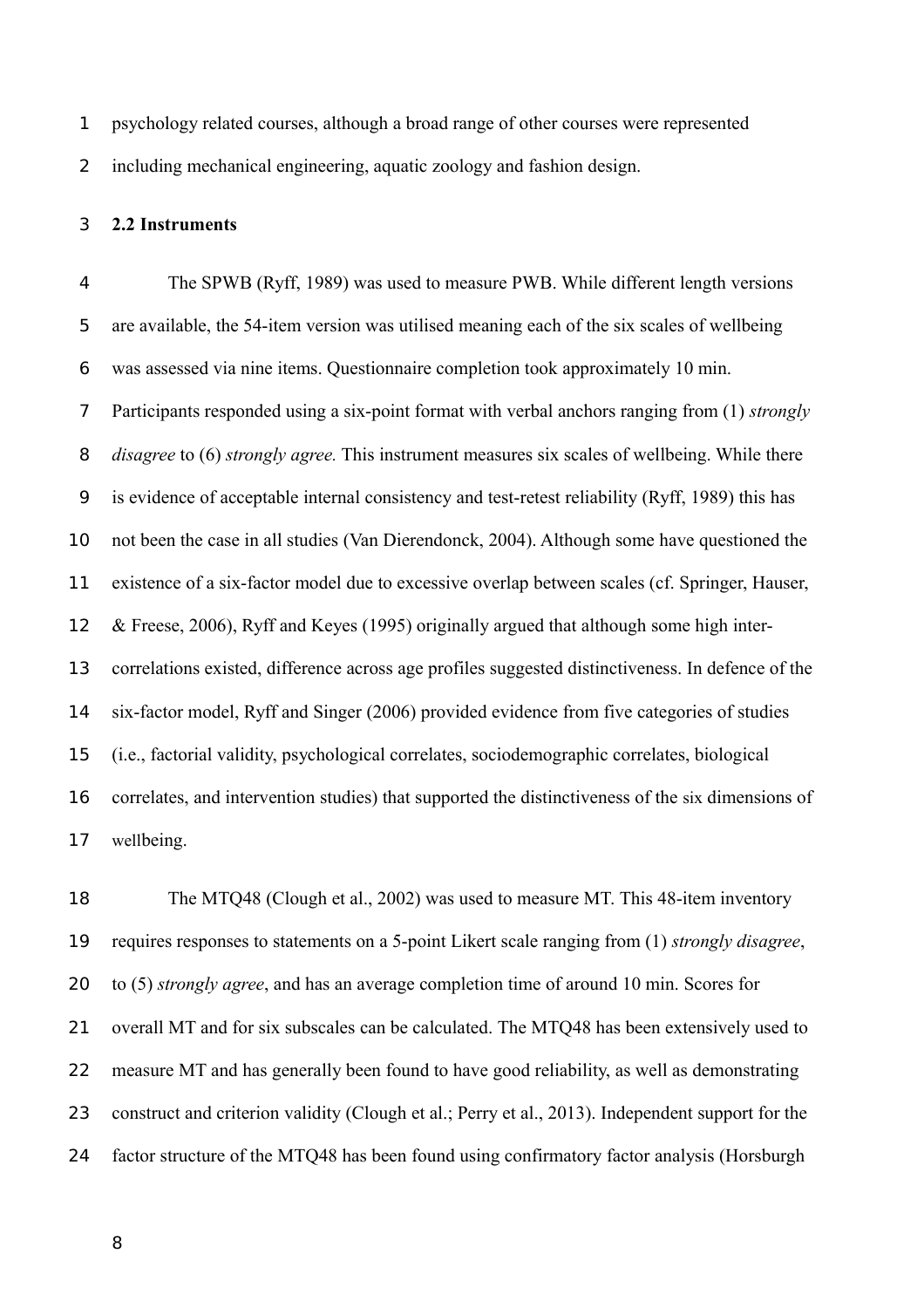et al., 2009). A recent large scale evaluation of the MTQ48 supported the model and measure although the reliability of one of the subscales (control emotion) was found to be inadequate (Perry, et al., 2013). As such, while emotional control remains an important conceptual component of MT, these authors recommend caution in interpreting findings from this subscale. 1  $\overline{2}$ 3 4 5

#### **2.3 Procedure** 6

Lecturers known to members of the research team, and who worked in a variety of different subject areas, were contacted at five UK universities. Initial contact was made via email to outline the nature and importance of the present study with a link provided to the online questionnaires. Information concerning the study was then sent via email lists to students within departments where the lecturers worked. Students wishing to participate followed an online link to complete questionnaires. Staff also recommended willing academics at other institutions to distribute the email link which resulted in a wider range of students from four additional UK universities. Data collection occurred midway through the academic year. Questionnaire completion was self-paced and was followed by an online written debrief. Ethical approval was received from a University ethics committee. 7 8 9 10 11 12 13 14 15 16

#### **2.4 Data Analysis** 17

Data was initially screened for missing variables and outliers. Kurtosis, skewness, mean and standard deviation of variables were calculated before proceeding with further statistical data analysis. Cronbach alpha scores identified the internal consistency of the validated questionnaires. This was particularly important for the MTQ48, due to the previously discussed suggestion to assess the internal consistency of subscales before continuing with data analysis (Perry et al., 2013). Pearson Product Moment Correlations were conducted to identify the relationship between MT and PWB. To control for demographic 18 19 20 21 22 23 24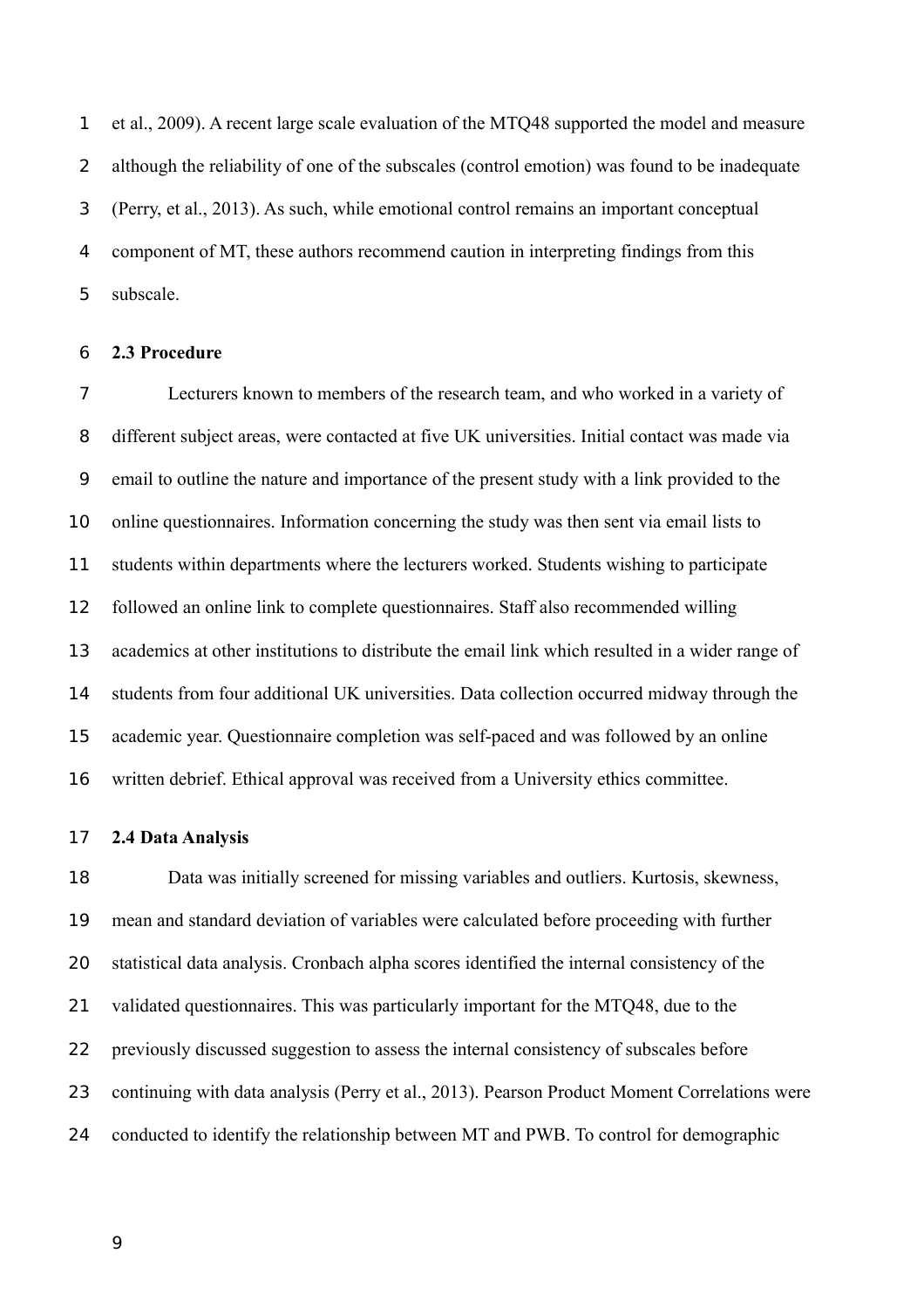effects, hierarchical multiple linear regression was used to examine the predictive capacity of MT on wellbeing. 1 2

3

## **3.0 Results**

No missing data was evident and examination of Q-Q plots revealed no troublesome outliers. Tests of univariate normality revealed no departure from standard skewness (< 2) or kurtosis (< 2). Descriptive statistics are presented in Table 1. Means for PWB were similar to data reported by Ryff (1989) for young adults. MT subscales presented good internal consistency (i.e.,  $\alpha$  > .70) with the exception of emotional control ( $\alpha$  = .46) and life control ( $\alpha$ = .69). The internal consistency of life control was deemed to be at the lower end of acceptability. To investigate the emotional control subscale further, the interitem correlation matrix was examined. Items 26 and 34 presented some negative correlations. These two items were previously identified by Perry et al. (2013) as weak and were therefore removed. The five retained items generated a Cronbach's alpha of .58. This was used as a measure of emotional control in all proceeding analyses. All PWB scales presented good internal consistency (Table 1). Pearson's bivariate correlations were examined to identify relationships among all variables. Notably, every relationship in the matrix was statistically significant. All components of MT were positively associated with all components of PWB. The strongest relationships existed between confidence in abilities and self-acceptance  $(r = .77, p < .01)$ , commitment and environmental mastery ( $r = .70$ ,  $p < .01$ ), life control and environmental mastery ( $r = .67$ ,  $p < .01$ ), and confidence in abilities and environmental mastery ( $r = .66$ ,  $p$ ) < .01). All correlations are presented in Table 1. Very high correlations can be an indication of redundancy (Kline, 1999). The moderate to moderately-high correlations between PWB 4 5 6 7 8 9 10 11 12 13 14 15 16 17 18 19 20 21 22 23

scales supports the relative independence of each scale. 24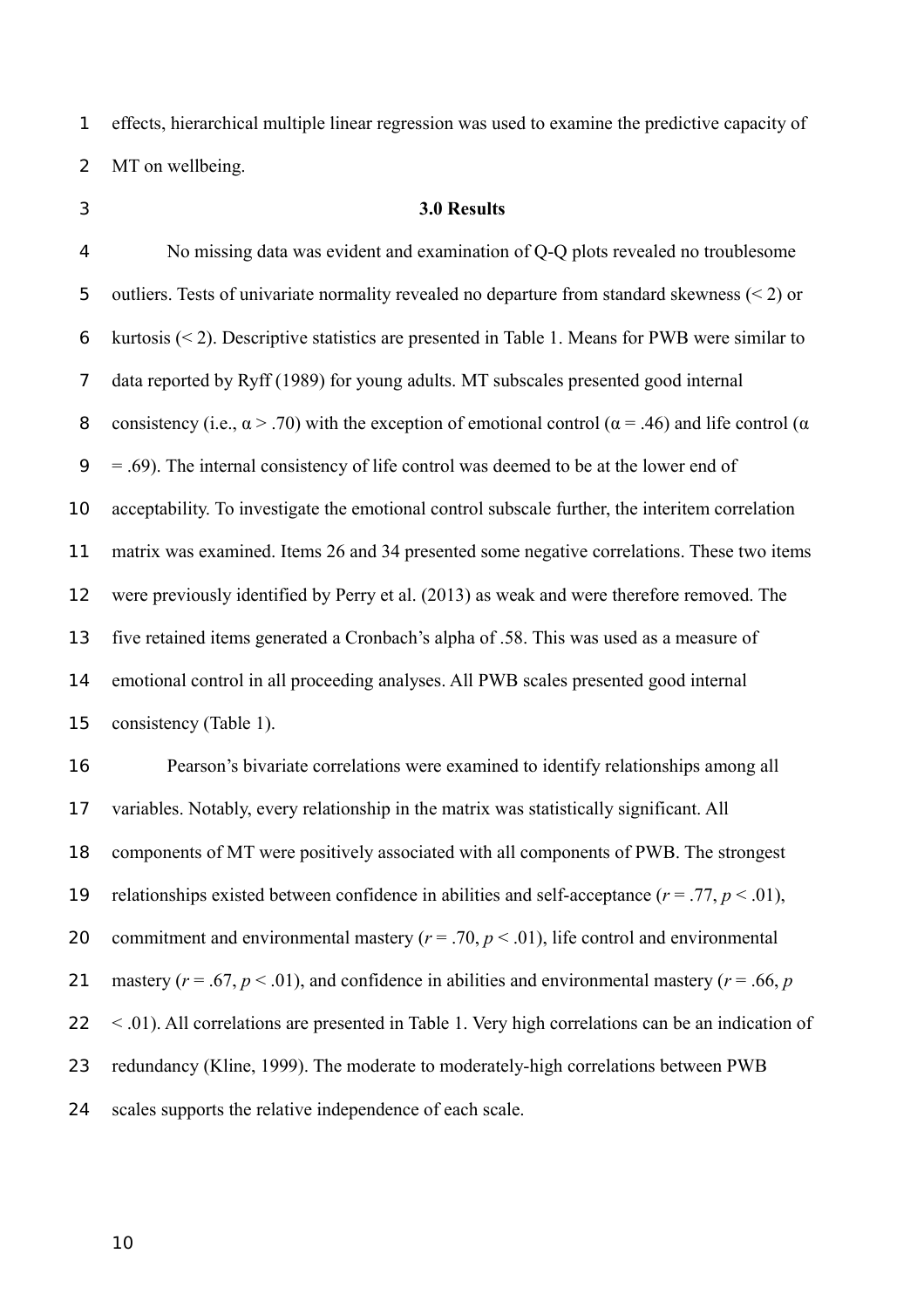To further explore the relationships between MT and PWB variables, we conducted a series of hierarchical multiple linear regression analyses. In each analysis, age, gender, and year of study were entered at step one using the enter method. At step two, the six MT variables were entered. Each aspect of wellbeing acted as the dependent variable in separate analyses. Overall, the results indicated that much of the variance for each wellbeing scale was explained by one or more component of MT. In total, the variance explained of each wellbeing scale ranged from 35 to 64%. Specifically, autonomy was positively predicted by commitment ( $\beta$  = .22,  $p$  < .01) and interpersonal confidence ( $\beta$  = .51,  $p$  < .001). Environmental mastery was positively predicted by commitment ( $\beta$  = .42,  $p$  < .001) and confidence in abilities ( $\beta$  = .27,  $p$  < .01). Personal growth was positively predicted by challenge ( $\beta$  = .34,  $p$  < .001) and commitment ( $\beta$  = .30,  $p$  < .01). Positive relations were positively predicted by confidence in abilities ( $\beta$  = .47,  $p$  < .001). Purpose in life was positively predicted by commitment ( $\beta$  = .47,  $p$  < .001) and life control ( $\beta$  = .29,  $p$  < .01) and self-acceptance was positively predicted by confidence in abilities ( $\beta$  = .65, *p* < .001). 1  $\overline{2}$ 3 4 5 6 7 8 9 10 11 12 13 14

15

### **4.0 Discussion**

The main aim of the present study was to evaluate the relationship between MT and PMB across a broad range of undergraduate university students. Consistent with predictions, PWB was significantly and positively related to MT. In particular, components of MT were found to be moderate / strong predictors of PWB. In contrast age, gender and year of study did not predict wellbeing. Present findings, alongside recent work (Crust et al., 2014), highlights the importance of MT in higher education. There is now considerable evidence MT is an important resistance resource in several life domains relating to performance outcomes (i.e. success) and mental health / positive psychological functioning (Clough & Strycharczyk, 2012). Given the pressures and challenges facing contemporary undergraduate students, and the levels of psychological disturbance in university students previously reported, 16 17 18 19 20 21 22 23 24 25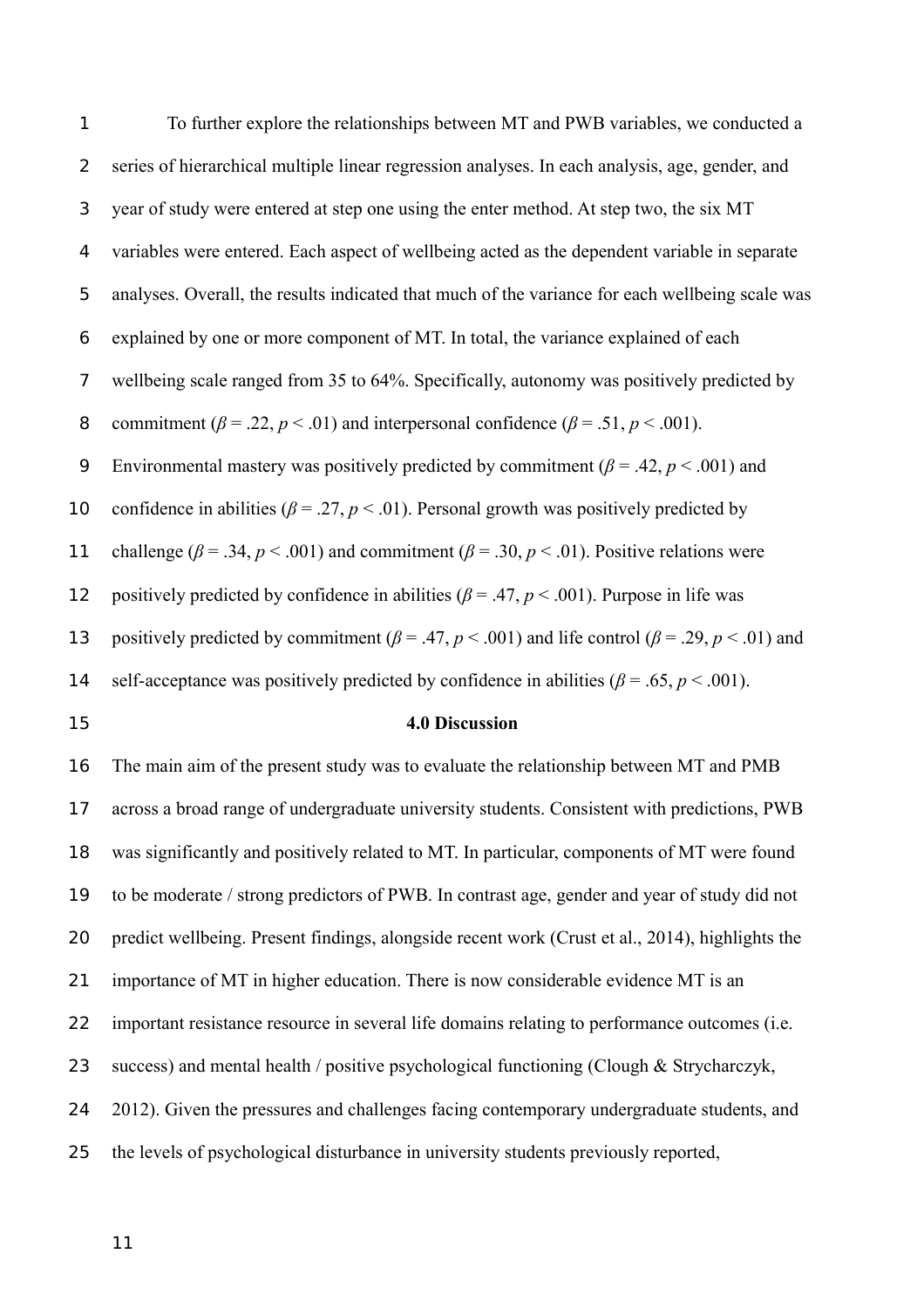understanding more about how personal resources can offer protection against ill health and enable students to flourish is timely. Importantly, the present study has used a measure of PWB rather than assuming that wellbeing simply reflects the absence of illness. Moreover, the results of the present study identify which particular components of MT predict each of the six scales of PWB, allowing for more targeted future interventions to enhance wellbeing. Commitment was found to be the strongest predictor of both environmental mastery and purpose in life. Theoretically this makes sense as managing the multiple and complex demands of student life (Scanlon et al., 2010; Wynaden, 2013) likely necessitates deep engagement and persistence. Likewise, living a meaningful life and retaining a sense of purpose and direction is reflective of being deeply involved and committed to what one is doing (Kobasa et al., 1982). Confidence in abilities was the strongest predictor of both positive relations with others and self-acceptance. With self-acceptance reflecting positive evaluations of the self and of one's past life (Ryff, 1989) the relationship with confidence in abilities is in line with self-efficacy theory (Bandura, 1977) and in particular the most consistent source of reported efficacy, past accomplishments. Furthermore, Clough and Strycharczyk (2012) reported high confidence in abilities reflected optimism and personal perceptions of worthiness. Intuitively it may have been expected that interpersonal confidence would be the strongest predictor of positive relations with others as it reflects the confidence to interact with and not be intimidated by others. Nevertheless, high interpersonal confidence was found to predict autonomy and not positive relations with others (perhaps because high interpersonal confidence can lead to over-assertiveness). Given that autonomy concerns self-determination, independence and an ability to resist social pressures (Ryff & Keyes, 1995) the relationship with interpersonal confidence is consistent with theoretical expectations. Finally, the relationship between personal growth and challenge is grounded in psychological theory (Kobasa et al, 1982) and reflects challenge seekers approaching rather 1  $\overline{2}$ 3 4 5 6 7 8 9 10 11 12 13 14 15 16 17 18 19 20 21 22 23 24 25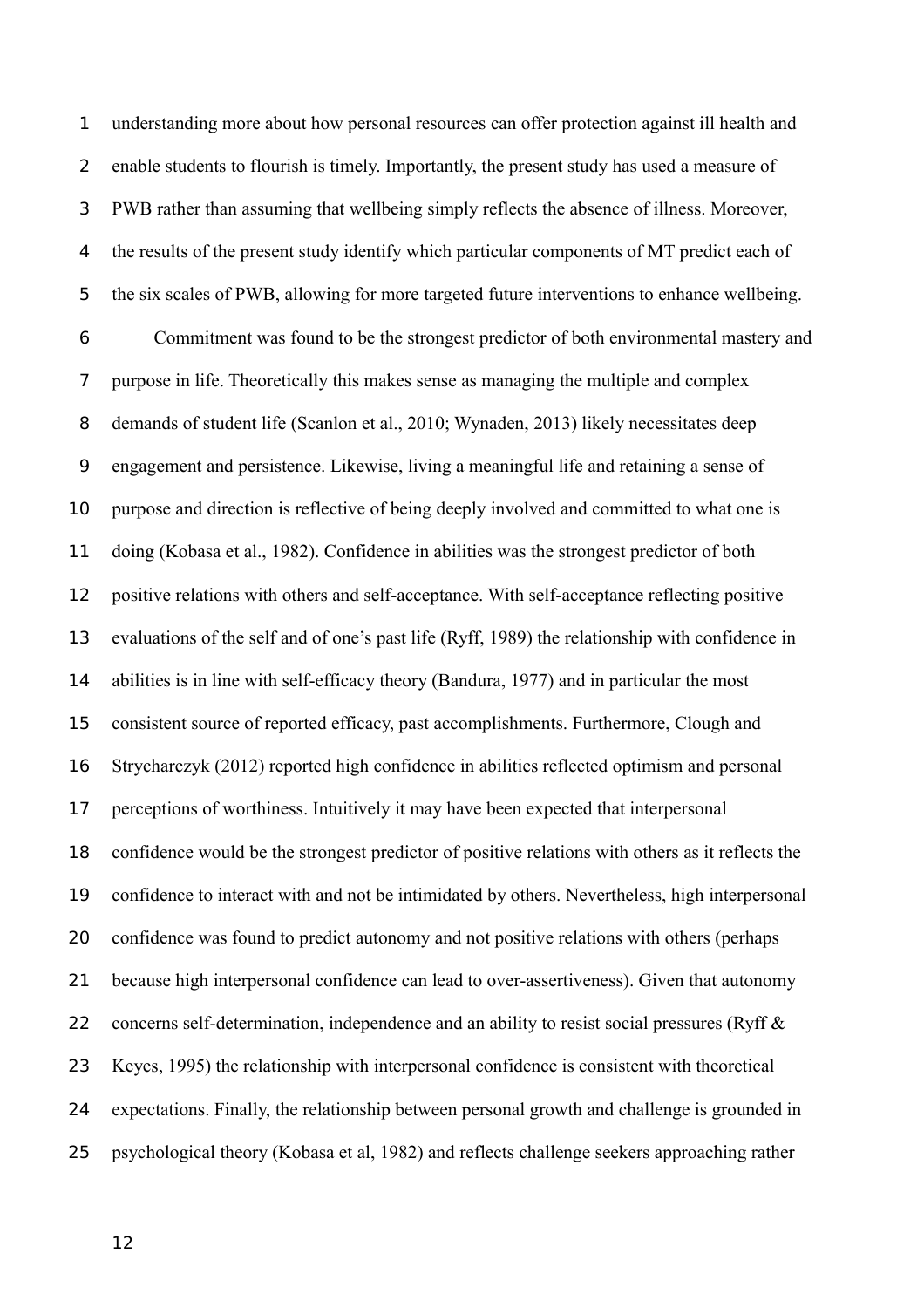than avoiding difficult situations, liking competition and problem solving (Clough & Strycharczyk, 2012) and thus achieving personal growth through learning by many varied experiences. The only component of MT not found to significantly predict PWB was emotional control and that in part is likely due to problems with the reliability of the scale (see Perry et al., 2013). 1  $\overline{2}$ 3 4 5

One of the strengths of the present study was that participants were obtained from several different universities across a wide range of subjects and across all years of undergraduate study. Nevertheless several limitations are acknowledged. First, while the use of online data collection has several strengths, there is less control over the actual completion of questions (i.e. alone or with others present) which may have impacted upon some responses. Second, as with all questionnaires there is the potential for socially desirable responding. Finally, only a small number of students invited to participate actually did and there was evidence of a greater response rate for women than men. Nevertheless, gender was not found to be a significant predictor in this study. 6 7 8 9 10 11 12 13 14

While most researchers and theorists conceptualise MT as a multidimensional construct, Gucciardi, Hanton, Gordon, Mallett and Temby (in press) propose a unidimensional conceptualisation may be more appropriate. However, the present results and other research (i.e. Crust et al., 2014) highlight that established components of MT have differential effects upon, or relationships with outcome variables such as PWB or academic achievement. While most measures incorporate an overall assessment of MT, the value of assessing and understanding the predictive qualities of subscales (which have been established through rigorous testing and underpin existing models – see Perry et al., 2013) is evident. High levels of MT are related to a willingness to question, respond positively to critical feedback, assert oneself in group settings, see competence in others as a source of motivation, 15 16 17 18 19 20 21 22 23 24

- approach challenges as an opportunity to learn and develop, prioritise effectively, expend 25
	- 13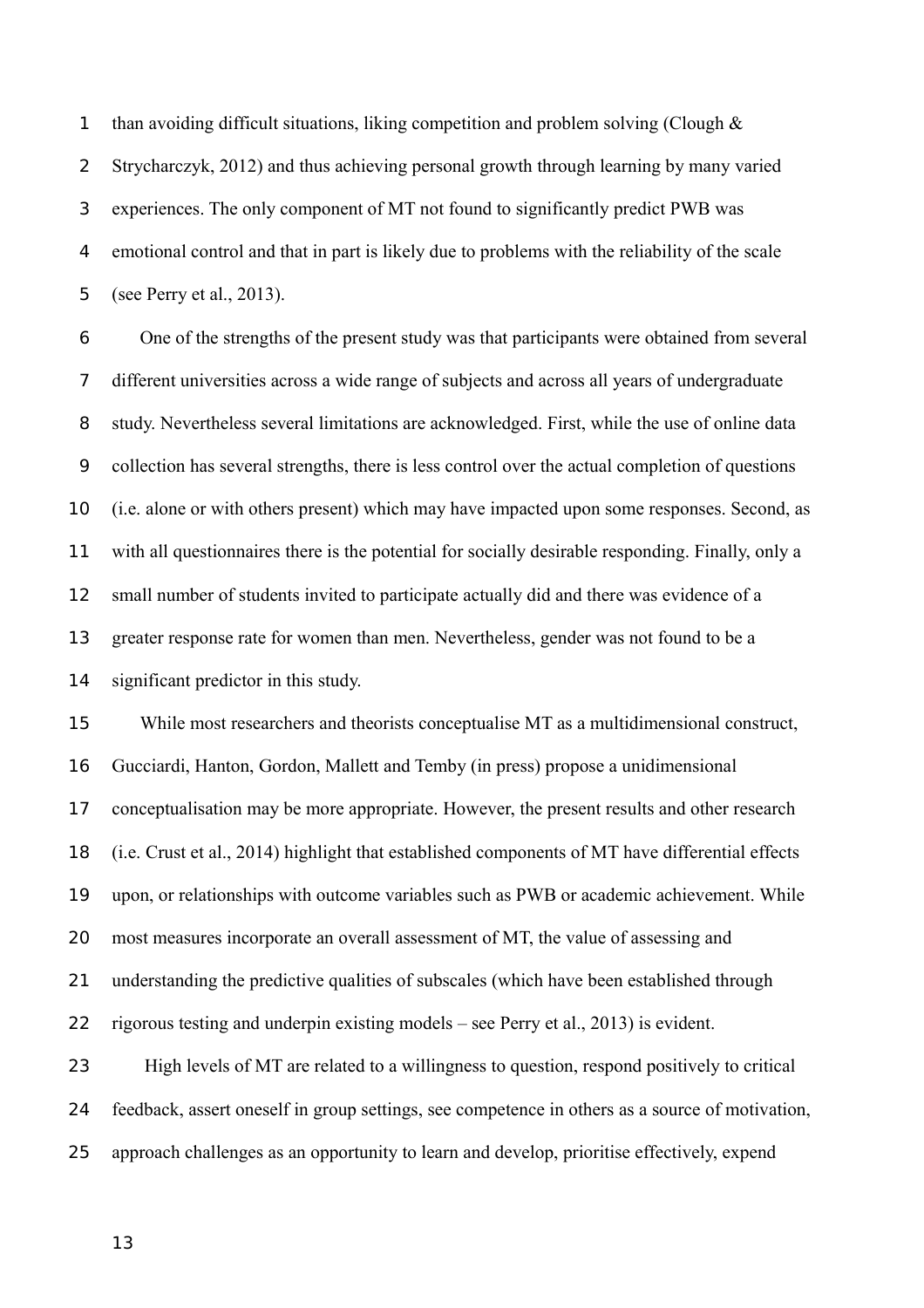| 1              | high amounts of effort, manage time effectively and remain calm when under pressure              |  |  |  |  |  |  |  |  |
|----------------|--------------------------------------------------------------------------------------------------|--|--|--|--|--|--|--|--|
| $\overline{2}$ | (Clough & Strycharczyk, 2012). Whilst these appear to be feasible explanations of the            |  |  |  |  |  |  |  |  |
| 3              | purported relationships, it is worth noting that low levels of MT are therefore related to lower |  |  |  |  |  |  |  |  |
| 4              | PWB. Students with lower MT are likely to be less resilient to the demands of higher             |  |  |  |  |  |  |  |  |
| 5              | education. As others have highlighted (Crust et al., 2014) the MTQ48 might be an important       |  |  |  |  |  |  |  |  |
| 6              | screening device in the identification of "at risk" students who may not have the necessary      |  |  |  |  |  |  |  |  |
| 7              | personal resources to succeed at university. This may be more reflective of dealing with the     |  |  |  |  |  |  |  |  |
| 8              | challenges of higher education rather than any lack of academic ability. As such, future         |  |  |  |  |  |  |  |  |
| 9              | researchers might profitably examine the impact of interventions for students with low levels    |  |  |  |  |  |  |  |  |
| 10             | of MT to determine the impact upon success and PWB. Whilst the effects of MT                     |  |  |  |  |  |  |  |  |
| 11             | interventions have not been widely studied there are some theoretical underpinnings (Crust $\&$  |  |  |  |  |  |  |  |  |
| 12             | Clough, 2011; Gordon, 2012) and empirical work (Gucciardi et al., 2009b) that could be used      |  |  |  |  |  |  |  |  |
|                | to adapt interventions from sport to higher education contexts.                                  |  |  |  |  |  |  |  |  |
| 13             |                                                                                                  |  |  |  |  |  |  |  |  |
| 14             | 5.0 References                                                                                   |  |  |  |  |  |  |  |  |
| 15             | Bandura, A. (1977). Self-efficacy: Towards a unifying theory of behavioural change.              |  |  |  |  |  |  |  |  |
| 16             | Psychological Review, 84, 191-215.                                                               |  |  |  |  |  |  |  |  |
| 17             | Carr, A. (2004). Positive psychology: the science of happiness and human strengths. Hove,        |  |  |  |  |  |  |  |  |
| 18             | East Sussex: Routledge.                                                                          |  |  |  |  |  |  |  |  |
| 19             | Clough, P., & Strycharczyk, D. (2012). Developing mental toughness: Improving                    |  |  |  |  |  |  |  |  |
| 20             | performance, wellbeing and positive behaviours in others. London: Kogan Page.                    |  |  |  |  |  |  |  |  |
| 21             | Clough, P. J., Earle, K., & Sewell, D. (2002). Mental toughness: the concept and its             |  |  |  |  |  |  |  |  |
| 22             | measurement. In I. Cockerill (Ed.), Solutions in Sport Psychology (pp. 32-43).                   |  |  |  |  |  |  |  |  |
| 23             | London: Thomson.                                                                                 |  |  |  |  |  |  |  |  |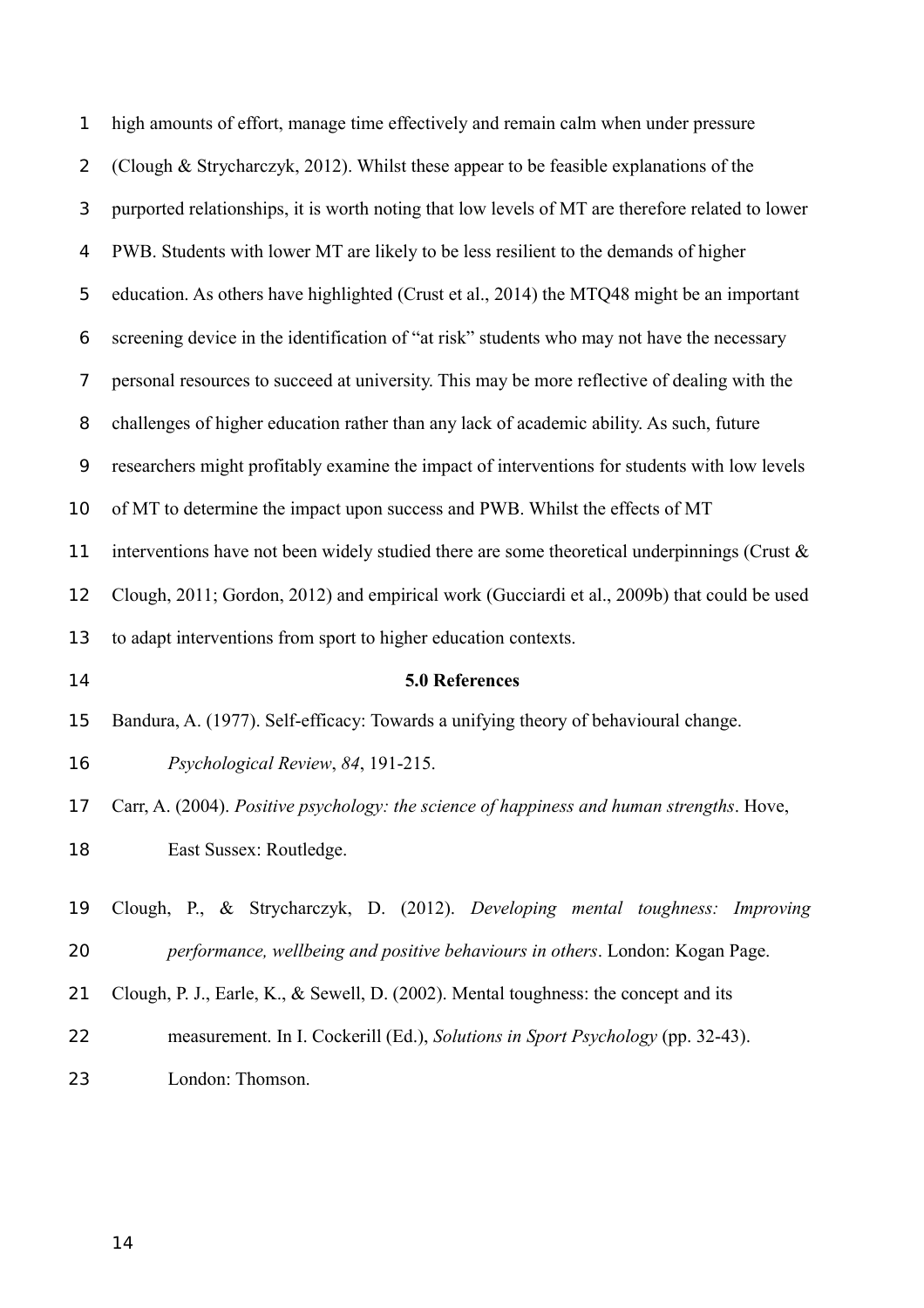| 1  | Costa, P., Somerfield, M., & McCrae, R. (1996). Personality and coping: A                        |  |  |  |  |  |  |  |
|----|--------------------------------------------------------------------------------------------------|--|--|--|--|--|--|--|
| 2  | reconceptualization. In M. Zeidner & N. S. Endler (Eds.), Handbook of coping:                    |  |  |  |  |  |  |  |
| 3  | Theory, research, applications (pp. 44-61). New York: Wiley.                                     |  |  |  |  |  |  |  |
| 4  | Crust, L., & Clough, P. J. (2011). Developing mental toughness: from research to practice.       |  |  |  |  |  |  |  |
| 5  | Journal of Sport Psychology in Action, 2, 21-32.                                                 |  |  |  |  |  |  |  |
| 6  | Crust, L., Earle, K., Perry, J., Earle, F., Clough, A., & Clough, P. (2014). Mental toughness in |  |  |  |  |  |  |  |
| 7  | higher education: relationships with achievement and progression in first-year                   |  |  |  |  |  |  |  |
| 8  | university sport students. Personality and Individual Differences, 69, 87-91.                    |  |  |  |  |  |  |  |
| 9  | Duane, E., Stewart, C., & Bridgeland, W. (2003). College student suicidality and family          |  |  |  |  |  |  |  |
| 10 | issues. College Student Journal, 37, 135-141.                                                    |  |  |  |  |  |  |  |
| 11 | Gordon, S. (2012). Strengths-based approaches to developing mental toughness: Team and           |  |  |  |  |  |  |  |
| 12 | individual. International Coaching Psychology Review, 7, 210-222.                                |  |  |  |  |  |  |  |
| 13 | Gucciardi, D., Gordon, S., & Dimmock, J. (2009a). Advancing mental toughness research            |  |  |  |  |  |  |  |
| 14 | and theory using personal construct psychology. International Review of Sport and                |  |  |  |  |  |  |  |
| 15 | Exercise Psychology, 2, 54-72.                                                                   |  |  |  |  |  |  |  |
| 16 | Gucciardi, D., Gordon, S., & Dimmock, J. (2009b). Evaluation of a mental toughness training      |  |  |  |  |  |  |  |
| 17 | programme for youth-aged Australian footballer: 1. A quantitative analysis. Journal of           |  |  |  |  |  |  |  |
| 18 | Applied Sport Psychology, 21, 307-323.                                                           |  |  |  |  |  |  |  |
| 19 | Gucciardi, D., Hanton, S., Gordon, S., Mallett, C., & Temby, P. (in press). The concept of       |  |  |  |  |  |  |  |
| 20 | mental toughness: tests of dimensionality, nomological network and traitness.                    |  |  |  |  |  |  |  |
| 21 | Journal of Personality.                                                                          |  |  |  |  |  |  |  |
| 22 | Horsburgh, V., Schermer, J., Veselka, L., & Vernon, P. (2009). A behavioral genetic study of     |  |  |  |  |  |  |  |
| 23 | mental toughness and personality. Personality and Individual Differences, 46, 100-               |  |  |  |  |  |  |  |
| 24 | 105.                                                                                             |  |  |  |  |  |  |  |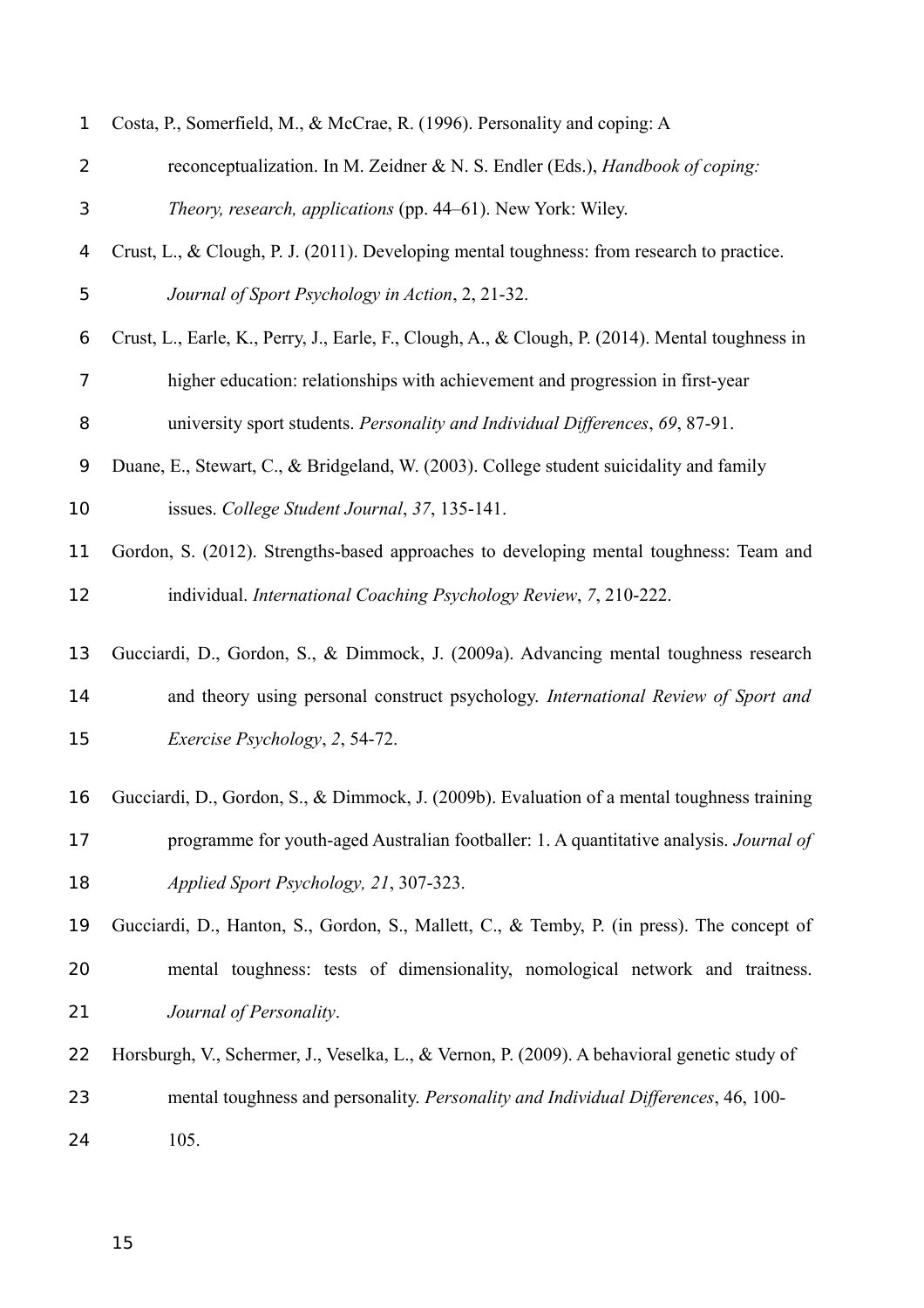| 1              | Ingram, R., & Luxon, D. (2005). Vulnerability-stress models. In B. Hankin & J. Abela (Eds.),       |  |  |  |  |  |  |  |
|----------------|----------------------------------------------------------------------------------------------------|--|--|--|--|--|--|--|
| $\overline{2}$ | Development of psychopathology: A vulnerability-stress perspective (pp. 32-46).                    |  |  |  |  |  |  |  |
| 3              | Thousand Oaks, CA: Sage.                                                                           |  |  |  |  |  |  |  |
| 4              | Kline, P. (1999). The handbook of psychological testing (2nd ed). London: Routledge.               |  |  |  |  |  |  |  |
| 5              | Kobasa, S. C., Maddi, S. R., & Kahn, S. (1982). Hardiness and health: A prospective study.         |  |  |  |  |  |  |  |
| 6              | Journal of Personality and Social Psychology, 42, 168-177.                                         |  |  |  |  |  |  |  |
| 7              | Kugu, N., Akyuz, G., Dogan, O., Ersan, E, & Izgic, F. (2006). The prevalence of eating             |  |  |  |  |  |  |  |
| 8              | disorders among university students and the relationship with some individual                      |  |  |  |  |  |  |  |
| 9              | characteristics. Australian and New Zealand Psychiatry, 40, 129-135.                               |  |  |  |  |  |  |  |
| 10             | Macaskill, A. (2013). The mental health of university students in the United Kingdom.              |  |  |  |  |  |  |  |
| 11             | British Journal of Guidance and Counselling, 41, 426-441.                                          |  |  |  |  |  |  |  |
| 12             | Nelson, K., Kift, S., Humphreys, J., & Harper, W. (2006). A blueprint for enhanced transition:     |  |  |  |  |  |  |  |
| 13             | taking an holistic approach to managing student transition into a large university. In             |  |  |  |  |  |  |  |
| 14             | Proceedings First Year in Higher Education Conference, Gold Coast, Australia.                      |  |  |  |  |  |  |  |
| 15             | Nelson, K., Quinn, C., Marrington, A., & Clarke, J. (2013). Good practice for enhancing the        |  |  |  |  |  |  |  |
| 16             | engagement and success of community students. Higher Education, 63, 83-96.                         |  |  |  |  |  |  |  |
|                | 17 Nicholls, A., & Polman, R., Levy, A., & Backhouse, S. (2008). Mental toughness, optimism,       |  |  |  |  |  |  |  |
| 18             | and coping among athletes. Personality and Individual Differences, 44, 1182-1192.                  |  |  |  |  |  |  |  |
| 19             | Perry, J. L., Clough, P. J., Crust, L., Earle, K., & Nicholls, A. R. (2013). Factorial validity of |  |  |  |  |  |  |  |
| 20             | the Mental Toughness Questionnaire-48. Personality and Individual Differences, 54,                 |  |  |  |  |  |  |  |
| 21             | 587-592.                                                                                           |  |  |  |  |  |  |  |
| 22             | Pritchard, M., Wilson, G., & Yamnitz, B. (2007). What predicts adjustment among college            |  |  |  |  |  |  |  |
| 23             | students? A longitudinal panel study. Journal of American College Health, 56, 15-21.               |  |  |  |  |  |  |  |
| 24             | Royal College of Psychiatrics (2011). The mental health of students in higher education.           |  |  |  |  |  |  |  |
| 25             | London: Royal College of Psychiatrics.                                                             |  |  |  |  |  |  |  |